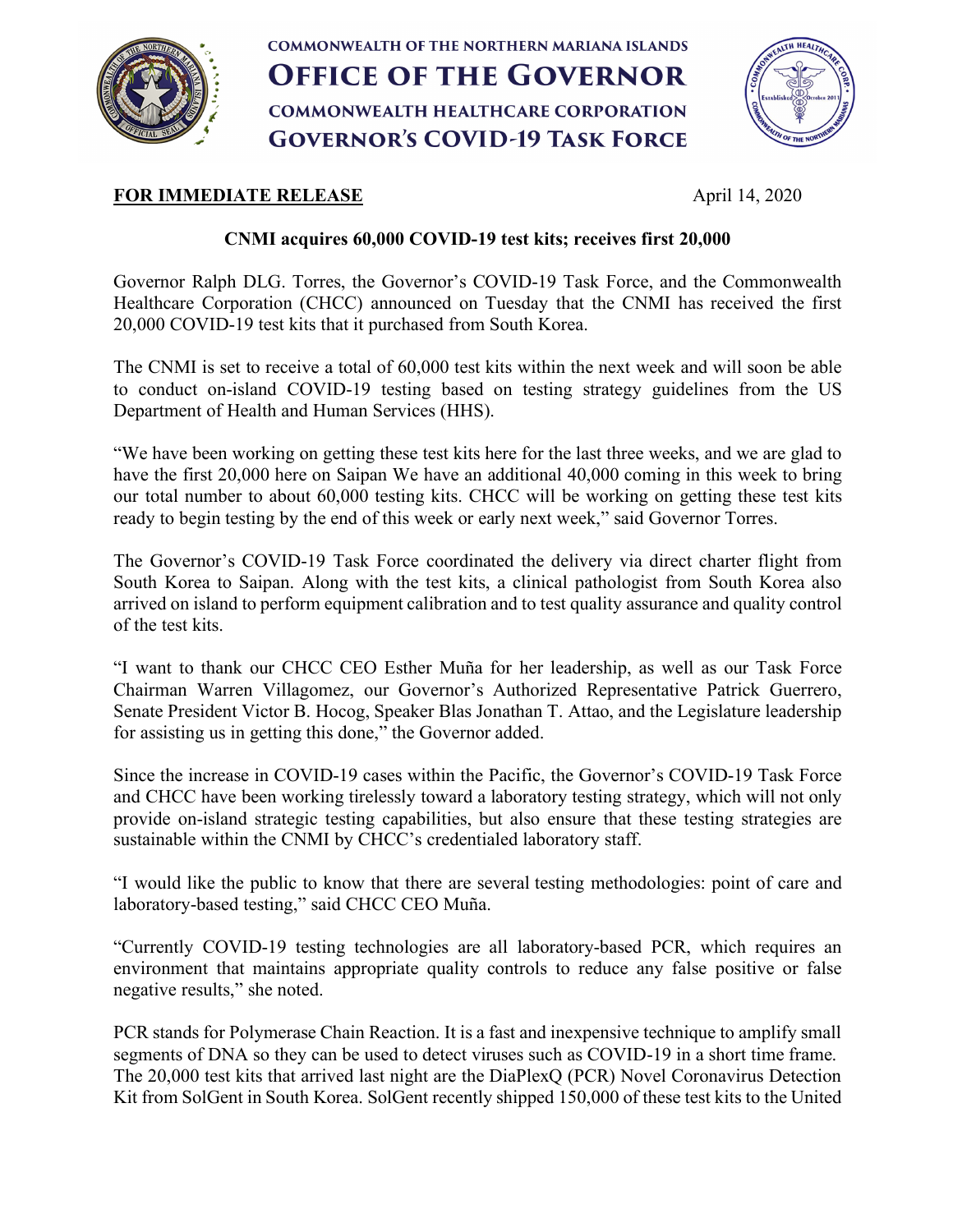States over the weekend. Approximately 750,000 COVID-19 test kits from South Korea are being delivered to the United States.

Governor Torres and CNMI leadership have been cognizant of South Korea's decline in new cases due to their early testing efforts to "flatten the curve." Governor Torres then pushed forward plans to purchase the test kits for the CNMI three weeks ago.

Since the Governor's Public Health Emergency declaration, CHCC has been scaling up its testing capabilities to include the following laboratory-based testing platforms:

- GeneXpert
- BioFire
- ABI 7500 Fast Dx
- Abbott ID Now
- DiaPlexQ (PCR)

"These options are available now as a result of significant technological advances in laboratory science over the last three decades, resulting in small populations being able to benefit from highly complex testing. This was not the case years ago when jurisdictions like the CNMI with only a population of 55,000 needed to send our specimens off island to Honolulu or San Francisco, where larger populations allowed for efficient use of very large and complex testing platforms," said CEO Muña.

The Governor's Task Force and CHCC are finalizing a CNMI testing implementation plan based on the HHS strategy listed below:

## **US Department of Health and Human Services COVID-19 Testing Strategy**

Priority 1:

• Hospitalized patients and healthcare facility workers with symptoms

Priority 2:

- Patients in long-term care facilities with symptoms
- Patients 65 years of age or older with symptoms
- Patients with underlying conditions with symptoms
- First responders with symptoms

Priority 3:

- Critical infrastructure workers with symptoms
- Individuals who do not meet any of the above categories with symptoms
- Healthcare facility workers and first responders
- Individuals with mild symptoms in communities experiencing high numbers of COVID-19 hospitalizations